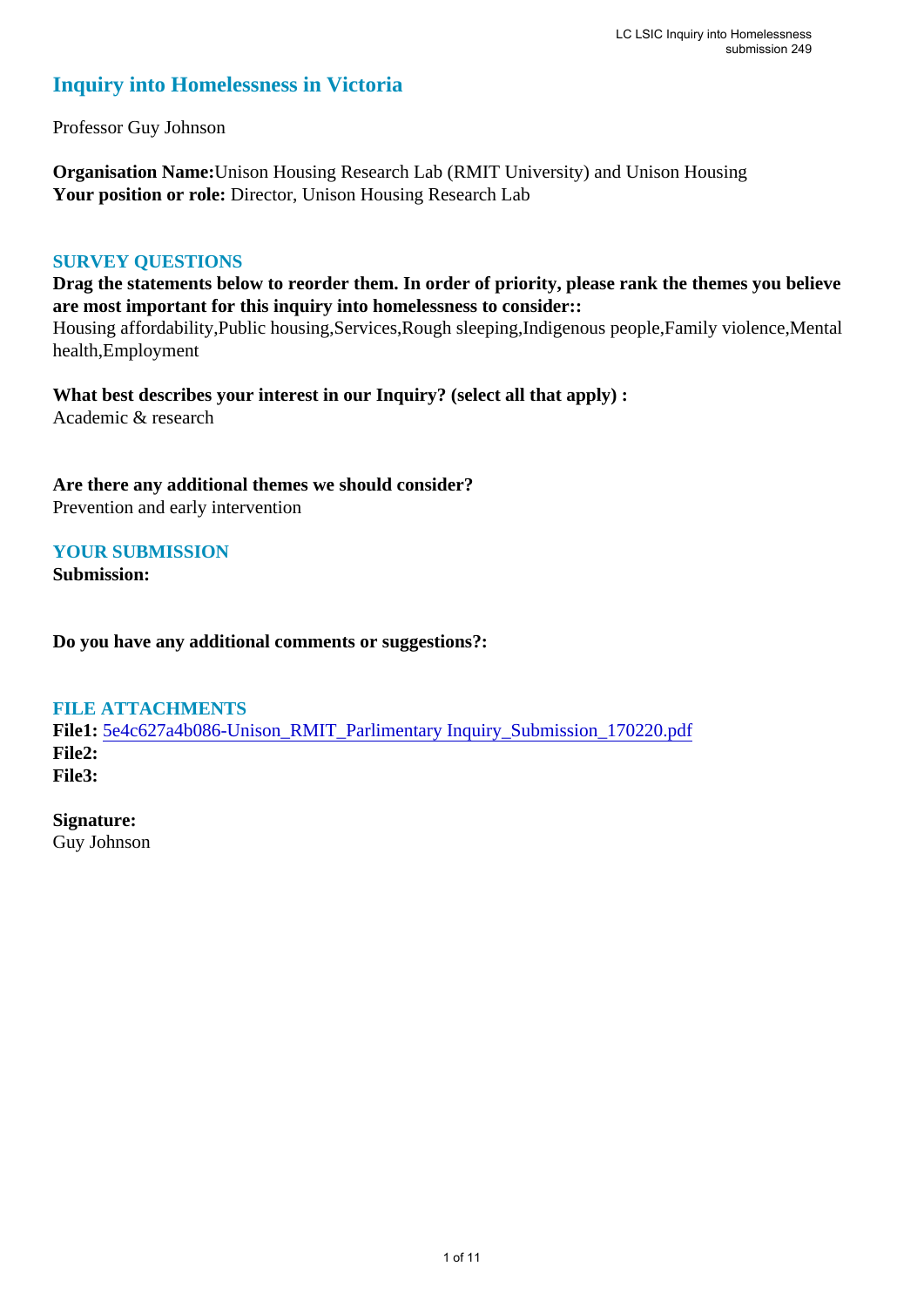



# **Getting out and staying out: Strategies and services to improve housing retention among people that have been homeless.**

A submission prepared for the parliamentary inquiry into homelessness in

Victoria

**Professor Guy Johnson**

Director, Unison Housing Research Lab, RMIT University

**Dr Sarah Taylor**

Postdoctoral Research Fellow

Unison Housing Research Lab, RMIT University

February 2020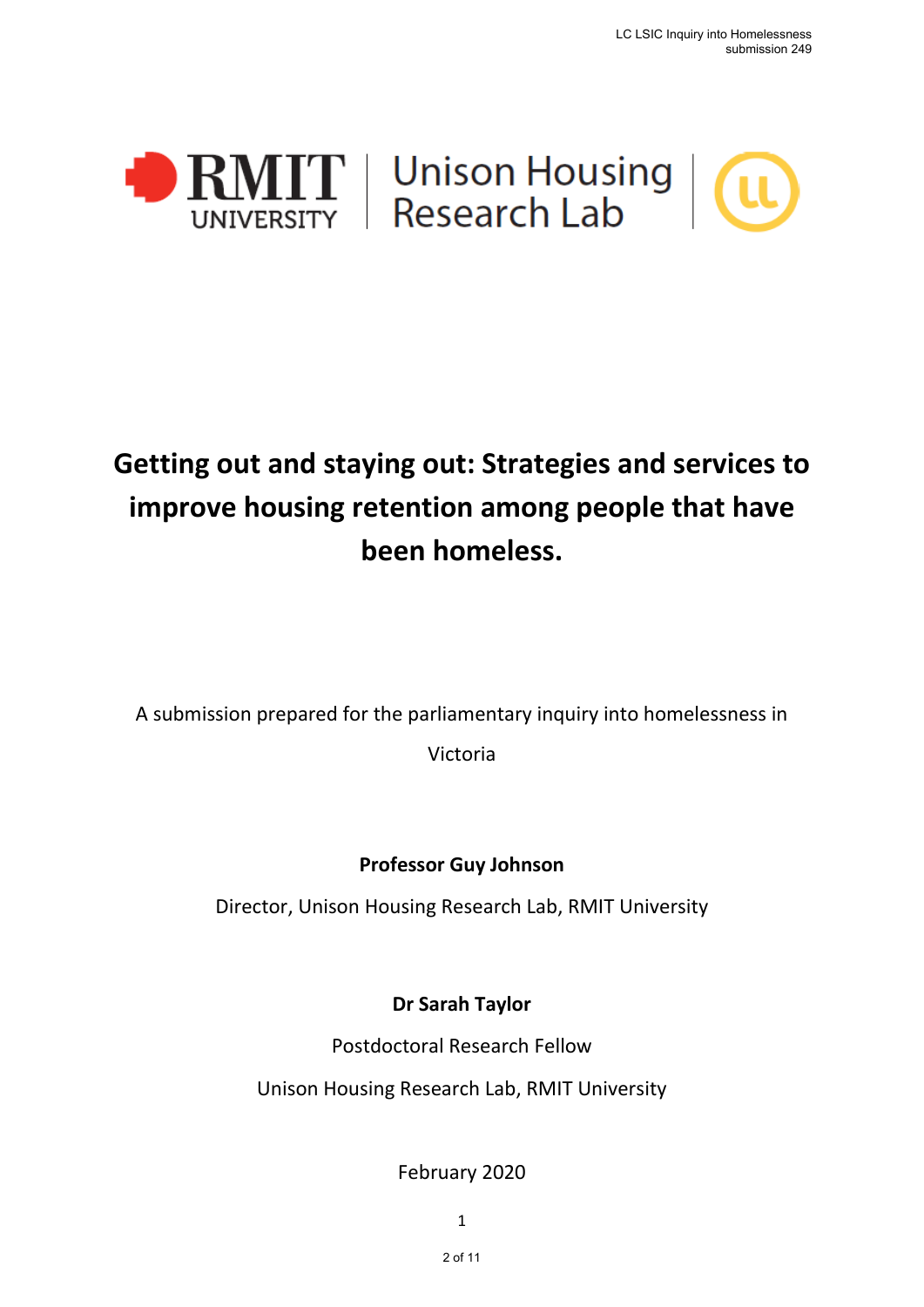#### **Unison Housing**

Unison is a not-for-profit organisation that provides a range of services to foster strong communities. We develop, own and manage social, transitional and affordable housing; and we provide commercial property management, owners corporation management, and cleaning and grounds services. In addition, we provide homelessness services in Melbourne's West. We connect people to safe and affordable short and medium-term accommodation combined with support to address any issues that may have contributed to their tenuous housing situation. We also help people re-establish and maintain a secure home in the private rental market. The people for whom Unison provides services come from many different walks of life, but they all want to live in a safe, welcoming and thriving community. They want to feel supported and connected to their community and be proud of where they live

Unison currently manages 2,550 properties – 1,717 are social housing properties, 402 affordable housing properties, 152 private rental and 279 transitional properties. These properties include rooming houses, stand-alone units and apartments in multi-storey buildings. In addition, Unison provide assistance to 3,500 households who are homeless or at risk of homelessness each year.

#### **Unison Housing Research Lab**

The Union Housing Research Lab (the 'Lab') is a unique education and research collaboration between RMIT University and Unison Housing. The Lab is situated in the Social Global Studies Centre in the School of Global, Urban and Social Studies (GUSS) and is Chaired by the Unison Professor of Urban Housing and Homelessness. The Lab was established in 2017 and is funded for five years to undertake an innovative research and education program informed by the experiences of service users and providers, as well as making a substantial contribution to Australia's social housing and homelessness research capacity.

The Lab has two aims. The first is to undertake a multi-disciplinary research program focused on *creating new empirical and conceptual knowledge* about:

- What actions can be taken to develop social housing that creates vibrant communities, improves tenancy sustainability and satisfaction, and maximises their impact on tenants' social, economic, and health outcomes.
- The effectiveness of homelessness program interventions.
- Approaches that help translate research into policy and practice.

The second aim is to *develop and deliver a program of integrated teaching* that provides RMIT students with Australia's first dedicated course on homelessness and housing. The course offers a multi-disciplinary approach to education that integrates homelessness and housing theory, policy, and practice. The course provides students with the knowledge and resources to support careers in the homelessness and housing sector.

The Lab's researchers come from a variety of disciplinary backgrounds and bring with them strong quantitative and qualitative skills with specific interests in temporal and spatial analysis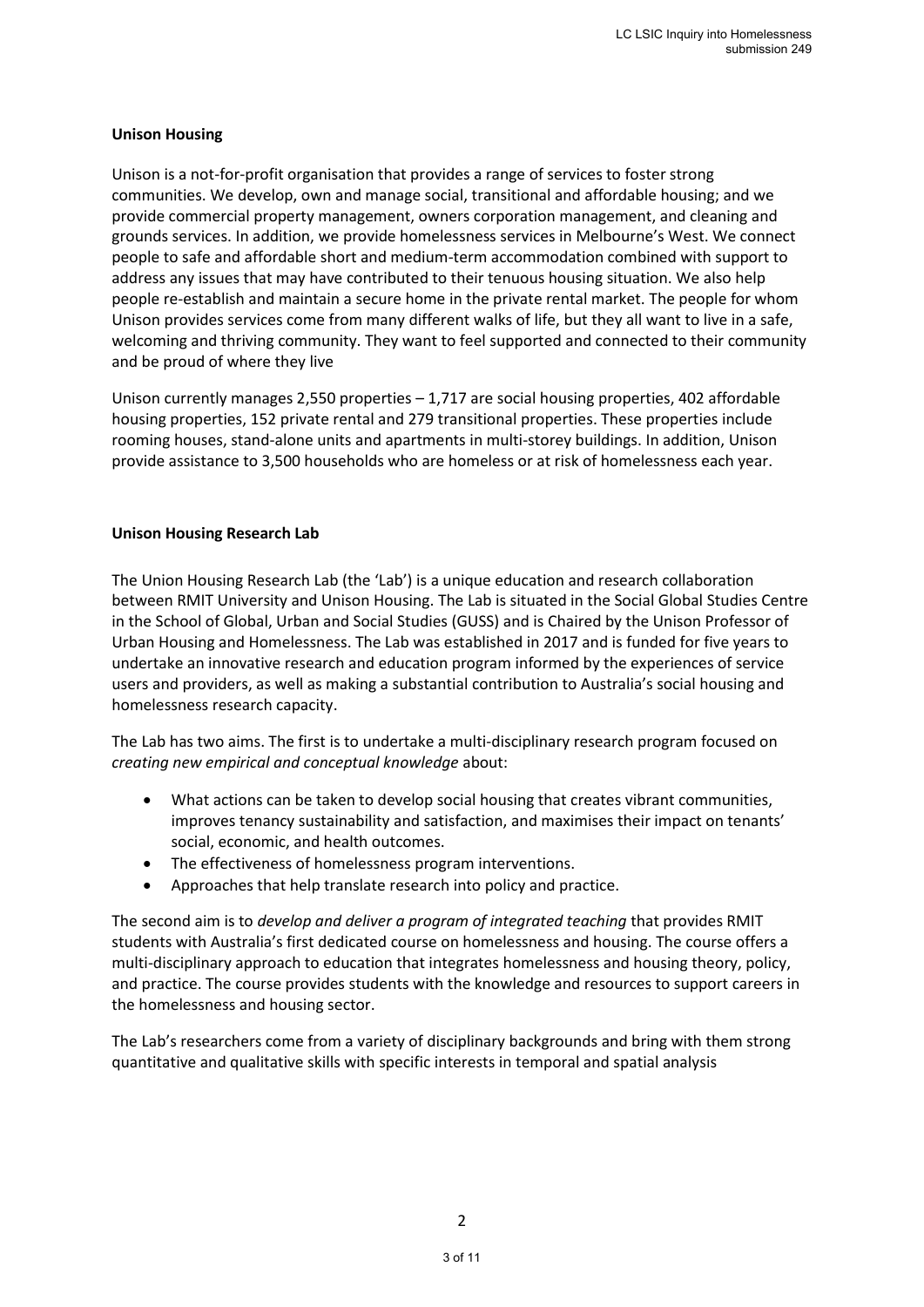#### **Submission**

#### **Information on the homeless population**

As soon as homelessness became a political issue people started to ask *why* people became homeless and they wanted to know *how many* people were homeless. This is for a good reason. Without information on the causes of homelessness and the size of the homeless population it is difficult to determine the appropriate policy responses.

In Australia, the two most commonly cited sources of information about homelessness are the Australian Bureau of Statistics (ABS) and data from Specialist Homelessness Service (SHS), which is administered by the Australian Institute of Health and Welfare (AIHW). Both institutions collect much useful information. However, the first point we want to make is that there is a pressing need to be more mindful of the strengths and the limitations of existing data. In the following section we use several examples from both the ABS and AIHW to illustrate our point.

Counting the number of people who are homeless is a challenging activity. The best-known number comes from the Australian Bureau of Statistics (ABS, 2018) who estimated that on Census night 2016 there were 24,815 homeless Victorians. Although the ABS figure undoubtably underestimates some groups such a rough-sleepers, it also includes people living in severely overcrowded dwellings who are not counted as homeless by any other country in the world.

Despite significant methodological and definitional issues with the ABS estimate, the number of people experiencing homelessness has risen at each successive Census – up 14% from 2011 to 2016, and 30% in the decade between 2006 and 2016. However, these 'large' increases need to be understood in the context that Victoria's population has also increased. From a policy perspective the critical measure is not the number of homeless people *per se,* or the percentage increase, but rather the **rate of homelessness**, because rates take into account population growth. In Victoria the rate of homelessness in 2016 was 41.9 per 10,000, slightly higher than 2011 (41.7) but lower than the National rate (49.8) and substantially lower than similar states such as NSW (50.4) and Queensland (46.1).

Rates also take into account demographic shifts. For instance, there has been much attention on the emerging homelessness crisis among older Australians, a particularly salient issue given Australia's ageing population. Census results show that people aged 65 and older are the fastest growing age cohort, increasing by over 30% from the 2011 Census. However, focusing on the percentage increase is potentially misleading for two reasons. First, the actual number of homeless Victorians over 65 is very low, and any increase to a low baseline figure presents an amplified percentage change. Second, and more important from a policy perspective, a look at rates of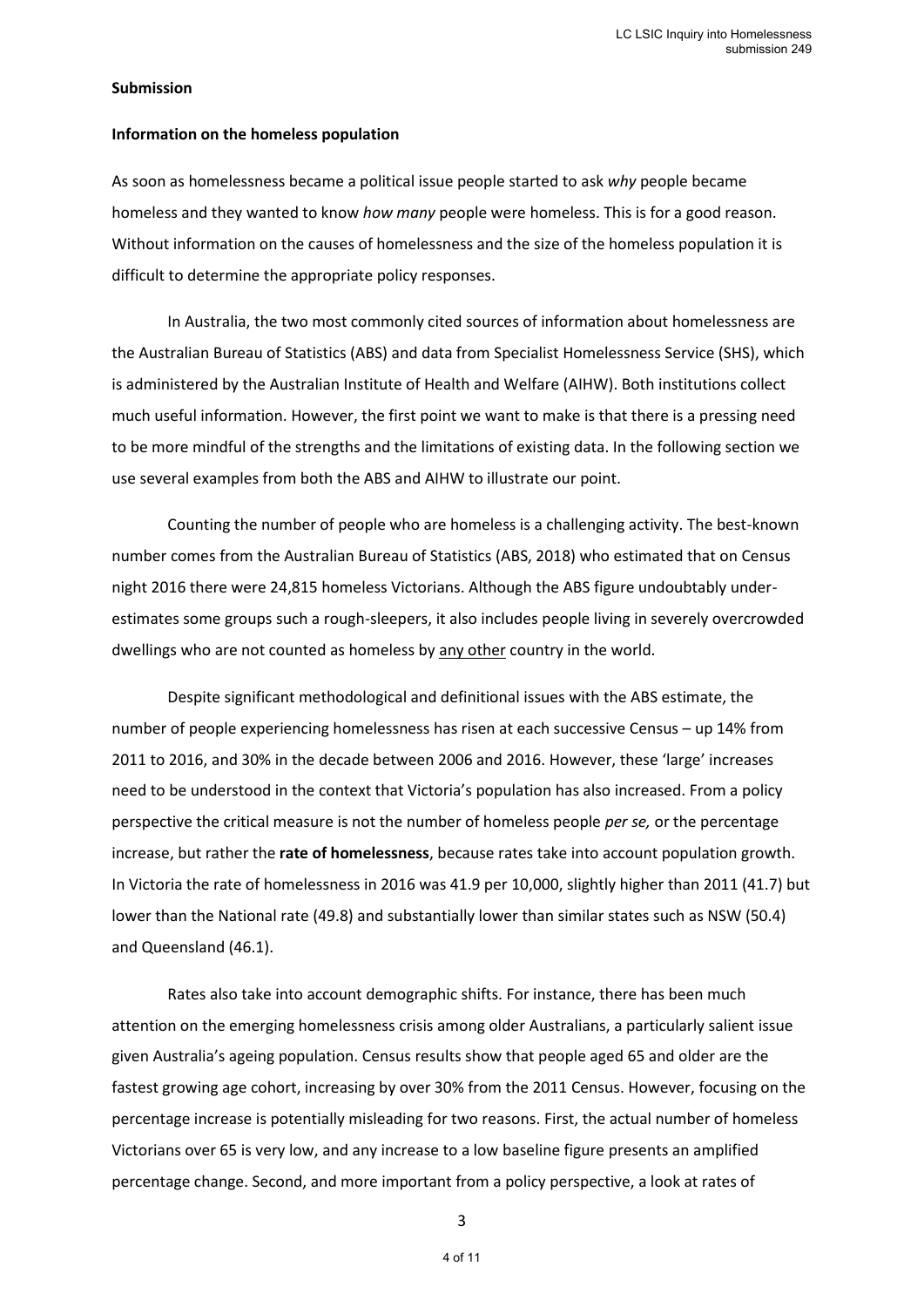#### homelessness by age reveals a very clear pattern. Figure 1 (below) shows a bulge in the rate of



homelessness among people aged 19-24 where the rate is more than double the overall rate (88.9 vs 41.9). Further, among people aged 19-24 years the rate of homelessness has increased the most since 2006, is over three times the rate of people aged 55-64, and well over four times the rate of those between 65-74 years of age. By

examining rates of homelessness we see that **younger people are over-represented** in the homeless population, while **older people are not**.

Another important source of information is data collected by Specialist Homelessness Services (SHS). SHS data is often used as a proxy measure of homelessness, both its prevalence and characteristics. However, there are several compelling reasons to treat claims relying on SHS data with some caution. First, most of the people who access homelessness services are housed when they first present – indeed in Victoria nearly two thirds (62%) are. Second, SHS data captures only those that use homelessness services and many homeless people, possibly nearly half, do not (ABS, 2014). Third, homelessness agencies collect information on the main reasons people seek assistance and this information has been erroneously used to explain the causes of homelessness (FaHCSIA 2008). Cause **cannot** be inferred from SHS data because presenting reasons often mask underlying problems. Finally, while the number of people accessing homelessness services has consistently increased over the last 10 years, the increase is very strongly correlated with funding increases.

While SHS data and Census estimates are commonly used to evoke public sympathy and policy action these examples are illustrative of the general point that the use of ABS and SHS data can reflect political and organisational imperatives as much as anything else.

#### **Homelessness programs and housing market conditions**

While we may not know the precise number of people experiencing homelessness in Victoria, there is little doubt Victoria has a persistent problem with homelessness. For nearly two decades Victorian governments have undertaken a string of reforms and reviews designed to reduce the number of homeless people. These reforms have almost exclusively focused on improving program coverage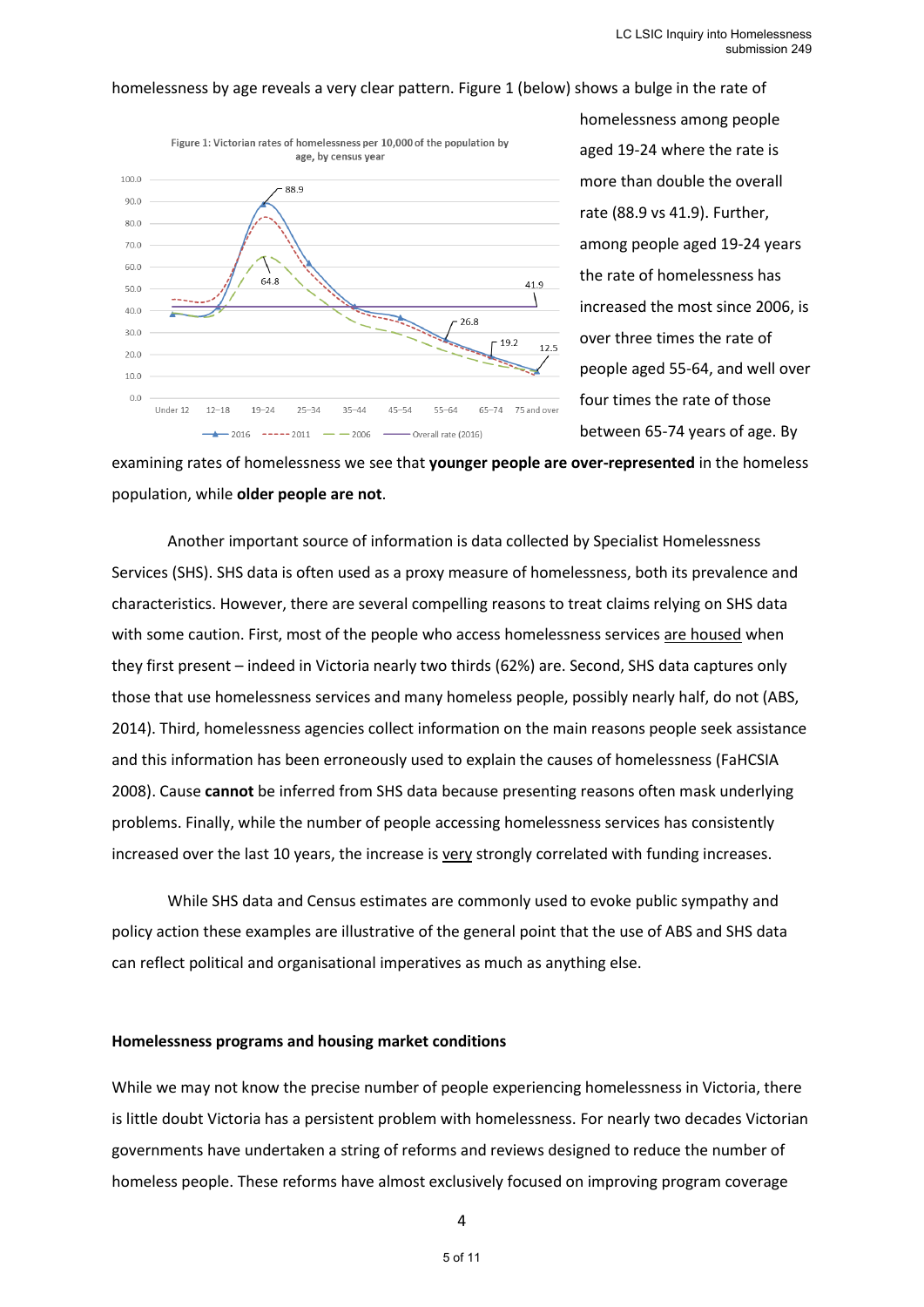and quality at the exclusion of increasing the supply of affordable housing. Further, whether these reforms have had a positive impact is unclear. This is because Victorian governments, from both the right and the left, have displayed a marked reluctance to implement robust program evaluations that produce reliable evidence of what works, what does not, and for whom. Thus, despite operating for decades the Department of Health and Human Services (DHHS) has produced little evidence on whether the programs its funds are effective at resolving homelessness, and/or represent value for money. More concerning still is that policy frameworks in Victoria continue to promote individualistic, remedial notions of homelessness. These policy frameworks ignore strong empirical evidence that the best way to prevent homelessness happening, and the most effective way of resolving it when it does, is through the provision of affordable housing.

Indeed, the most significant factor contributing to the persistent increase in homelessness across Victoria can be traced to the limited supply of affordable rental, both private and social. Victoria has the lowest proportion of social housing per capita, where it constitutes approximately 3.5 per cent of occupied units (Parliament of Victoria: Legal and Social Issues Committee 2018, p.25). Moreover, the amount of public housing stock being constructed as a proportion of all housing is at an historic low, both nationally and in Victoria. This occurs at a time when demand has never been higher. An estimated 850,000 households nationally meet the income eligibility criteria for social housing but choose not to apply (Productivity Commission, 2018, p. 172). A further 190,000 households are on wait-lists nationally with 82,499 people (44,028 households) currently waiting for social housing in Victoria alone (Australian Institute of Health and Welfare 2018; Parliament of Victoria: Legal and Social Issues Committee 2018).

The situation in the private market is not much better. Across the state, vacancy rates are tight and median rental costs have increased. Declining affordability and limited public housing stock has put increasing pressure of the private rental market. In Melbourne, there is limited supply of safe rental properties that are affordable to people on low incomes, a problem that is further exacerbated by competition for low rent stock by higher income households (Yates and Wulff, 2000). The Private Rental Access Program (PRAP), while not yet evaluated, is likely to be effective but only in regions where private rental is affordable. In regions where there is affordable private rental it is generally only larger properties suitable for families. For single people households there is virtually no affordable private rental across the state.

#### **Adopting a systems approach**

Many submissions will call for the Inquiry to support an increase in the supply of social housing. We endorse this position. Without an increase in social housing, significant reductions in the incidence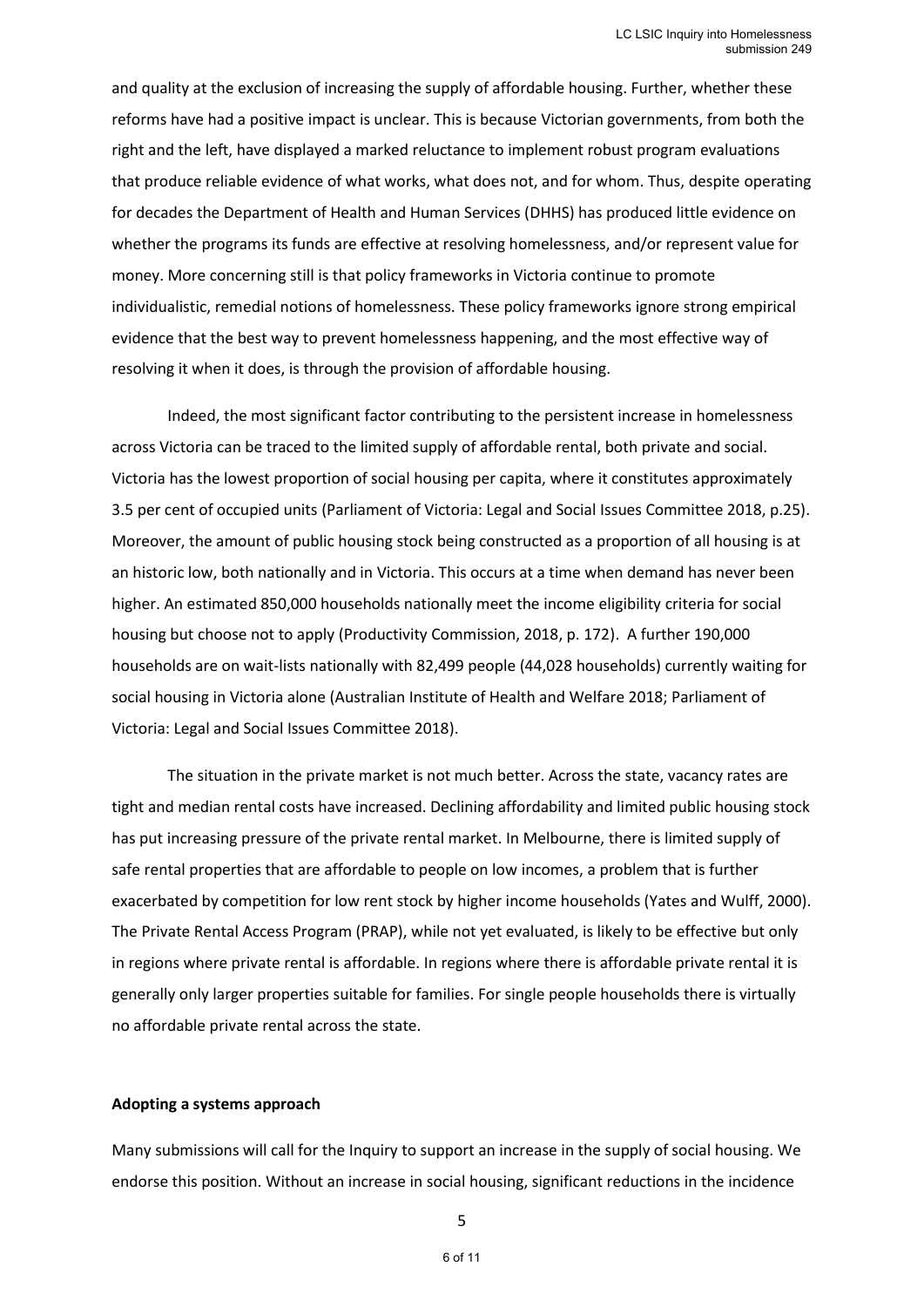and prevalence of homelessness across the state are unlikely. In addition to bi-partisan support for a sustained increase in social housing, meaningful impacts on the aggregate level of homelessness can be achieved by targeting policy attention on areas where practical, properly resourced strategies will have the greatest impact.

Before offering specific suggestions below, we wish to emphasise a broader argument: that policies to reduce homelessness should prioritise a *systems approach*. A systems approach means viewing a problem "as a whole rather than its individual component parts" and "taking into account behaviour of systems over time rather than static 'snapshots'" (Atun, 2012). We argue that attempts to solve a systematic problem such as homelessness should consider this *as a system*. Focusing on individual, point-in-time data is an understandable response when this is the way services are most often operated: that is, finding out many details about individuals, at particular points in time. But a predominance of this type of information can encourage the perception that homelessness is attributable only to individual characteristics. At the other extreme, aggregate statistics (such as total numbers in Australia) can disguise the fact that homelessness is *not* equally distributed, and that there are significant variations between, for example, different age groups and different geographical locations. These different distributions can point to the interrelating factors influencing homelessness, even if they don't mean that homelessness is *caused by* age or geography. Ultimately, viewing homelessness only in one level of detail, either individualised or in aggregate, tends to fall short of a systems approach, and can lead to measures in which "well-intentioned actions lead to nonobvious counter-intuitive results" (Atun, 2012).

Our first suggestion is that the primary orientation of the SHS needs to shift from 'supporting' individuals to 'housing' them and 'keeping' them housed (Johnson *et al*., 2008, p.218). Based on local and overseas evidence it is clear that Housing First policies such as Permanent Supportive Housing, Rapid Rehousing, and ongoing housing subsidies are the most effective approaches at resolving homelessness. Making 'permanent housing' the policy and practice lynchpin of the SHS in Victoria would not only improve housing outcomes, it would make support agencies more accountable.

Our second suggestion is that reducing the number of homeless people requires thinking not only about the prevalence at a point in time (the ABS estimate of 24,815 for instance) but also movement into and out of homelessness over time. The movement of people into and out of homelessness is known as a *flow*. With respect to homelessness there are flows into homelessness (inflows) and flows out of homelessness (outflows). **Inward flows are made up of two groups – the first time or newly homeless, and those who return (re-entries).** It is important to differentiate and to take account of both these flows.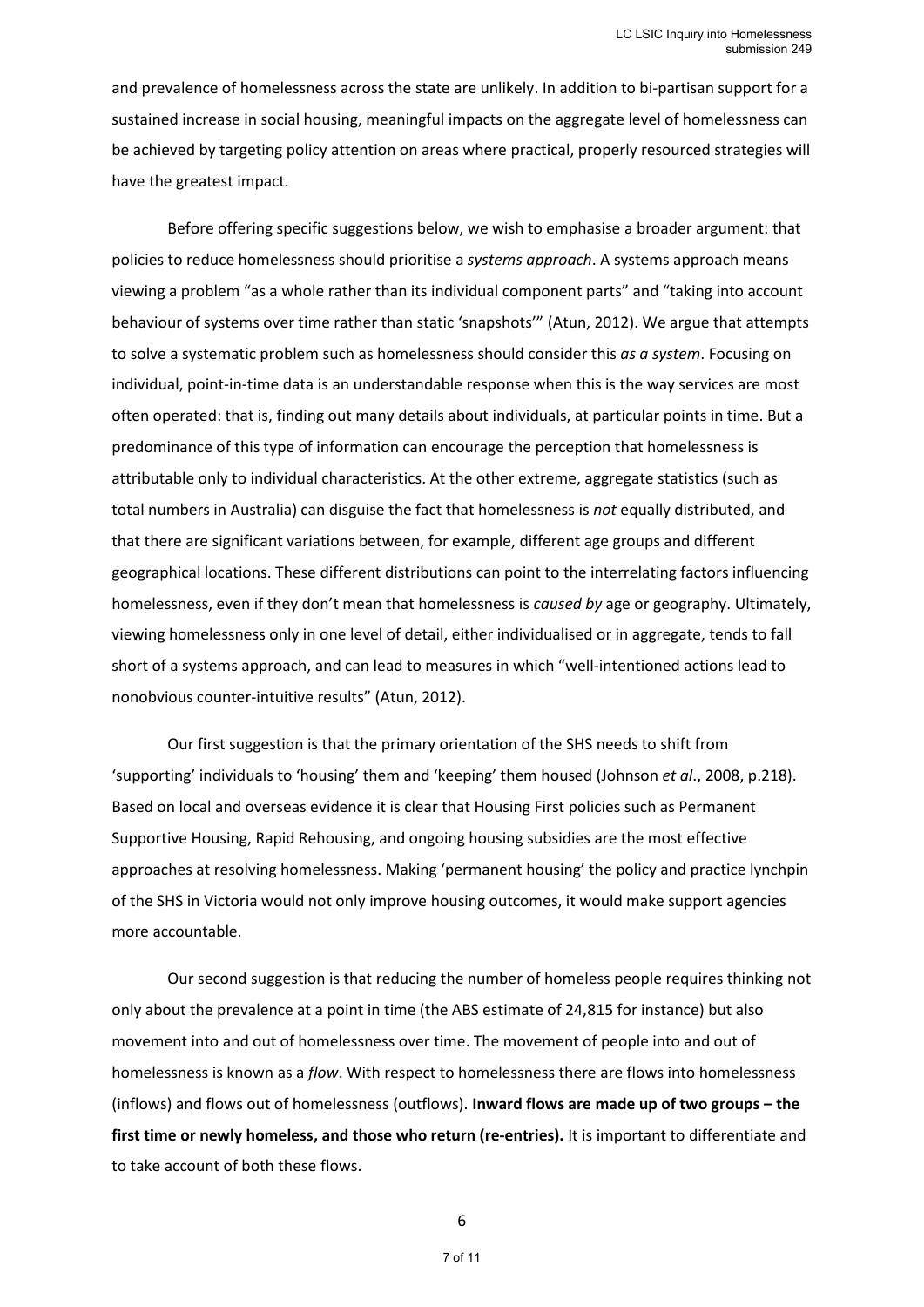A sustained and substantial increase in social housing is the key to preventing first time homelessness – the evidence clearly shows that social housing is, by many orders of magnitude, the strongest protective factor against homelessness (Johnson *et al*, 2018). However, increased policy attention and funding targeting the second flow – those who have been previously been homeless but subsequently lost their housing – would also yield significant benefits.

Researchers have long been aware many people experience numerous episodes of homeless over long periods of time interspersed with housing. This pattern of episodic homelessness has been documented in many western countries, including Australia. There is also policy recognition of episodic homelessness. For instance, policies that aim to 'break the cycle' and/or reduce 'recurrent homelessness' implicitly if not explicitly aim to reduce the flow of re-entries, and for good reason. Housing homeless people is often a costly and complex process yet relatively little is spent ensuring they maintain their housing. We urge the Inquiry to consider recommendations that change this.

The flow of people out of social housing and into homelessness is a serious issue simply because high turnover has significant social and economic costs. For households and individuals, the costs of tenancy breakdown can include poor health and well-being, as well as poor educational and employment outcomes, more so if they subsequently experience chronic residential instability or homelessness (Downing 2016; Wiesel, 2014). In February last year the Unison Housing Research Lab released a report on tenancy turnover at Unison, *Who stays, who leaves and why?* The report looked at the proportion of tenancies that remained intact or that exited within the first 18 months of tenancy commencement. This is often called the decay rate. The report examined decay rates among 967 tenancies that commenced in 2014, 2015 and 2016. It found that just under half (43 per cent) of tenancies ended within 18 months, but there was also substantial variation in the decay rate depending on the housing circumstances of households prior to entering Unison Housing (Figure 2). More specifically, among those who were homeless prior to entering Unison Housing just under half



(45 per cent) of tenancies had ended after 18 months. In contrast, just over a quarter (26 per cent) of those who were housed prior to entry had exited. Among those who were in some form of institutional accommodation (e.g.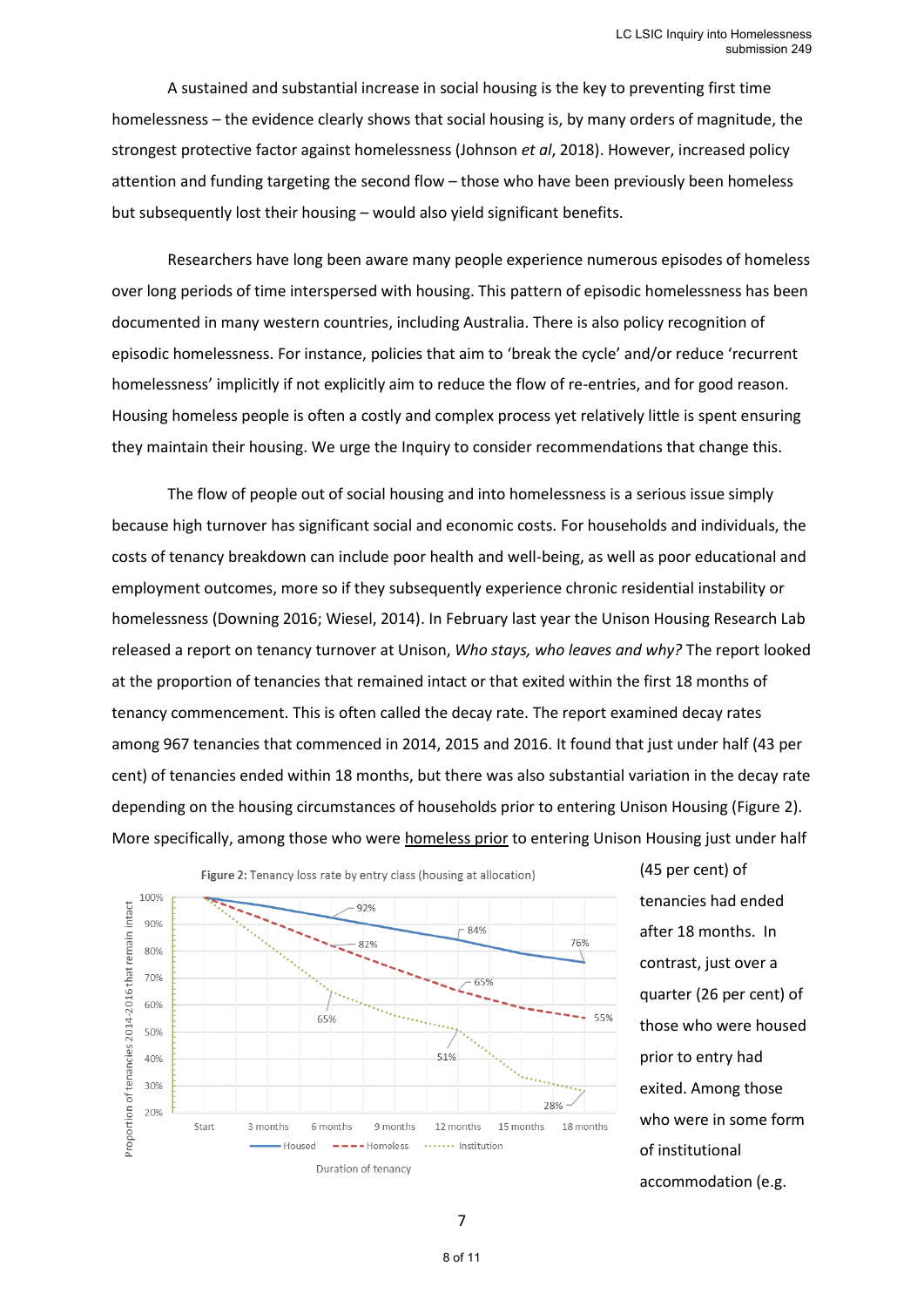prison, hospital) prior to entering Unison, nearly three quarters (72 per cent) were no longer housed after 18 months. That is, both the formerly homeless and those who were formerly in institutional accommodation, were at a substantially greater risk of flowing back into homelessness again. This pattern needs to be addressed as a separate but key element of the wider homelessness system.

The report also looked at the reasons why people left social housing. It found that Unison residents left their housing for both positive reasons (pull factors) and negative reasons (push factors). Most exits (59 per cent) were due to negative reasons, such as rent arrears or conflict with neighbours. However, reasons for leaving vary according to the duration of the tenancy, with positive exits increasing with longer tenures. Among those that left within 11 months of their tenancy commencing, 64 per cent left for negative reasons, while among those that had been housed for 24 months or more 49 per cent left for negative reasons. Newman and Samiloff (2005), in their study of public housing tenancies in Victoria, reported similar findings.

Reducing the number of formerly homeless people re-entering homelessness is the area where direct government intervention has the greatest capacity to deliver strong results. Our view is that, coupled with structural reform in the housing market, a policy focus on **reducing to zero reentries into homelessness by targeting formerly homeless households in social housing** makes sense. It makes sense because the target population is easy to identify. It makes sense because the economic and social benefits are substantial. And, it makes sense because the impact of any intervention designed to reduce re-entries would be relatively easy to measure, and hence contribute to a more accountable sector.

This is not a new issue. Indeed, policies aimed at reducing cycling in and out of social housing have been in the minds of Australian policy makers for a decade or more. There are existing programs that work to stabilise high risk tenancies (e.g. Green Light and Tenancy Plus). However, they are insufficiently scaled to reduce the flow in any meaningful way. Further, they are poorly integrated with social housing providers and often only work with specific, narrowly defined subpopulations. Finally, the way the SHS is configured and funded in Victoria, with a focus on remedial action, means that effective post settlement support is not a viable option for most support agencies.

Assisting formerly homeless people to retain their social housing tenancies requires several measures. First, better coordination between support providers and landlords. This can be achieved by co-locating support agencies within Housing Associations. Assistance would be targeted to new tenants with a past history of protracted homelessness and tenancy breakdown, who could be identified at sign up. Tenancies where signs of breakdown emerge should also be targeted.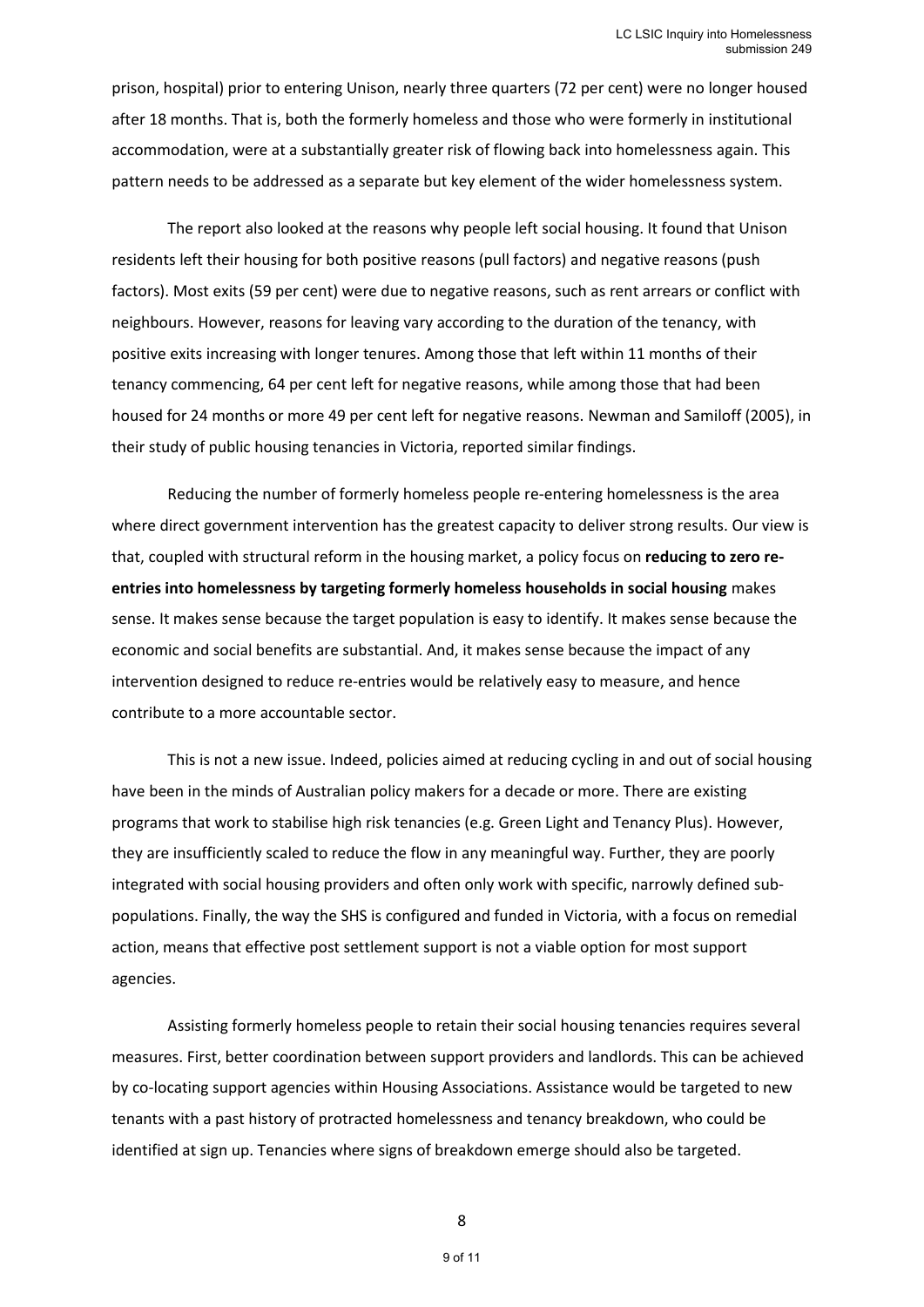Second, policy makers need to encourage a housing focused culture in support agencies, particularly agencies from a clinical / health background who often consider the procurement and maintenance of housing outside of their role.

Third, to ensure social housing providers don't pick less risky tenancies, Housing Associations should be incentivised to continue to work with high risk groups. Presently, it is entirely logical for individual social housing providers to preference low risk groups<sup>1</sup>. This is not beneficial to the system as a whole, but on a case-by-case basis, there are few incentives to do otherwise.

#### **Summary**

In summary, to address homelessness in Victoria we urge the committee to consider:

- 1. Recommending a **significant and sustained investment** in increasing the supply of social housing.
- 2. Encouraging the Victorian Government to adopt a **systems driven approach** that plans for both a) limiting first time homelessness, and b) reducing re-entry into homelessness.
- 3. Endorsing a shift in the Specialist Homelessness Service system from '**supporting'** individuals to 'housing' them and '**keeping' them housed**. Such a shift would require an explicit policy goal of **reducing to zero re-entries into homelessness by targeting formerly homeless households in social housing.**
- 4. **To achieve a zero re-entries goal,** effort needs to be directed towards ensuring adequate support to social housing tenants, particularly tenants with a history of episodic homelessness.
- 5. Making support agencies **more accountable** for the **housing outcomes** of the homeless households they work with.
- 6. Finally, social housing providers need to be **incentivised** to take on high risk groups. Otherwise they will be entirely logical to not do so.

Putting in place these ideas will finally lay a solid foundation on which the subsequent work required to end homelessness can build.

<sup>1</sup> Although social housing providers report a high and increasing percentage of 'greatest need' tenants, the definition of greatest need is so blunt as to render it virtually meaningless. Housing a formerly chronically homeless individual is likely to bring different tenancy challenges than housing someone at risk of homelessness because of high rental costs. Both are defined as 'greatest need'.